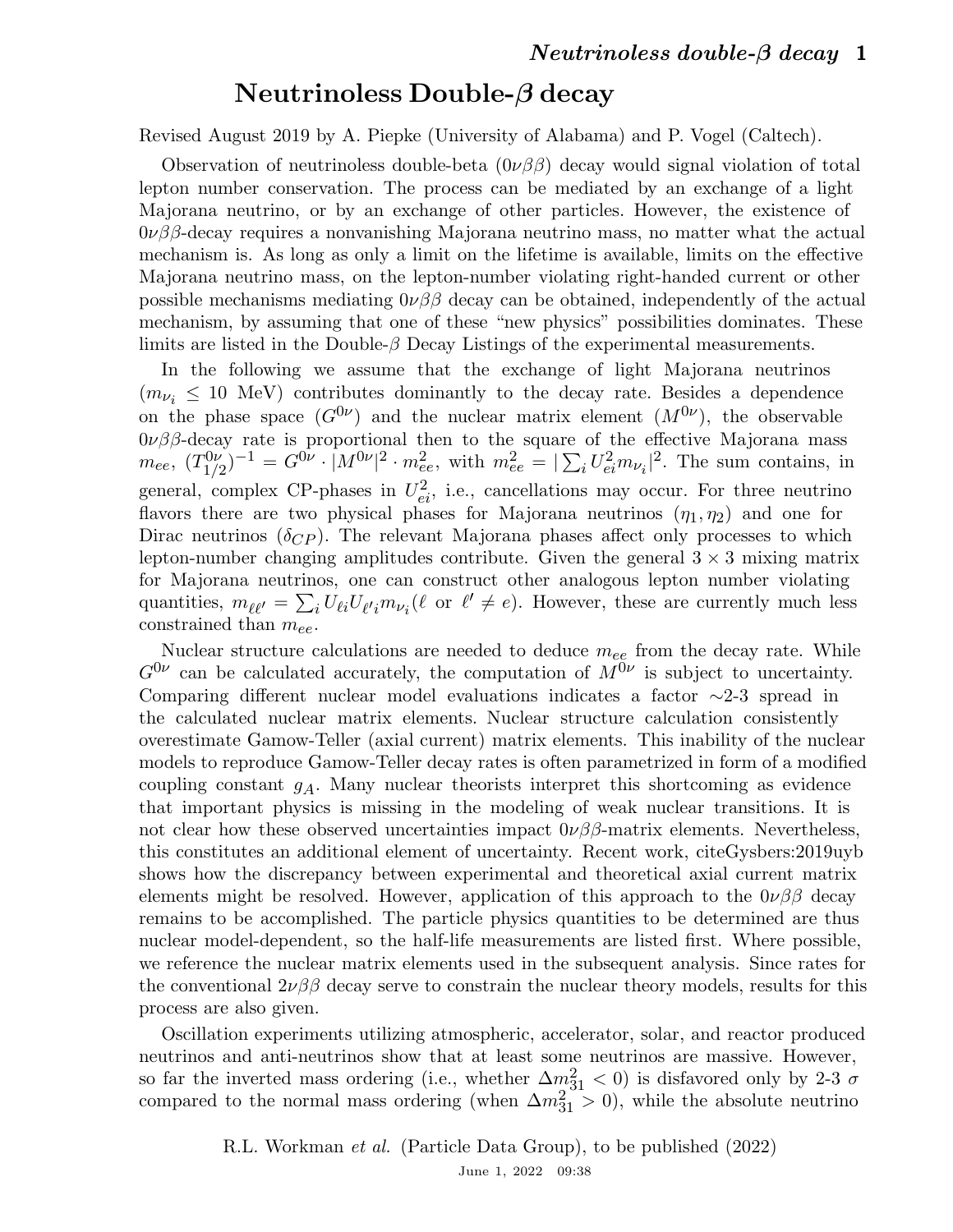## 2 Neutrinoless double-β decay

mass values or the properties of neutrinos under CPT-conjugation (Dirac or Majorana) remain undetermined. All confirmed oscillation experiments can be consistently described using three interacting neutrino species with two mass splittings and three mixing angles. (For values of the mixing angles and mass square differences see the corresponding tables.)

Based on the 3-neutrino analysis:  $m_{ee}^2 = |\cos^2\theta_{13}\cos^2\theta_{12}m_1 + e^{2i(\eta_2-\eta_1)}\cos^2\theta_{13}\sin^2\theta_{12}m_2 + e^{-2i(\eta_1+\delta_{CP})}\sin^2\theta_{13}m_3|^2,$ valid for both mass orderings. Given the present knowledge of the neutrino oscillation parameters one can derive a relation between the effective Majorana mass and the mass of the lightest neutrino, as illustrated in Figure 14.11 in the Neutrino Masses, Mixing and Oscillations review. The three mass orderings allowed by the oscillation data: normal  $(m_1 < m_2 \ll m_3)$ , inverted  $(m_3 \ll m_1 < m_2)$ , and degenerate  $(m_1 \approx m_2 \approx m_3)$ , result in different projections. The width of the colored bands reflects the uncertainty introduced by the unknown Majorana and Dirac phases as well as the experimental errors of the oscillation parameters. The latter causes only minor broadening of the bands. Because of the overlap of the different mass scenarios, a measurement of  $m_{ee}$  would not reveal which mass ordering is applicable, provided the value of  $m_{ee}$  is in the overlapping range.

Analogous plots depict the relation of  $m_{ee}$  with the summed neutrino mass  $m_{tot} = m_1 + m_2 + m_3$ , constrained by observational cosmology, and  $m_{ee}$  as a function of the average mass  $m_{\nu_e}^{eff} = [\Sigma |U_{ei}|^2 m_{\nu_i}^2]^{1/2}$  determined through the analysis of the electron energy distribution in low energy beta decays. (See Fig. 1 of [2]. ) The oscillation data thus allow to test whether observed values of  $m_{ee}$  and  $m_{tot}$  or  $m_{\nu_e}^{eff}$  are consistent within the 3 neutrino framework. The rather large intrinsic width of the  $\beta\beta$ -decay constraints essentially does not allow to positively identify the mass ordering, and thus the sign of  $\Delta m_{31}^2$ , even in combination with these other observables. Naturally, if a value of  $0 < m_{ee} \leq 0.01$  eV is ever established, then the normal mass ordering becomes the only possible scenario.

It should be noted that systematic uncertainties of the nuclear matrix elements and possible quenching of the axial current matrix elements are sometimes not folded into the mass limits reported by  $\beta\beta$ -decay experiments. Taking this additional uncertainty into account would further widen the projections. The plots are based on a 3-neutrino analysis. If it turns out that additional, i.e. sterile light neutrinos exist, the allowed regions would be modified substantially.

If neutrinoless double-beta decay is observed, it will be possible to fix a range of absolute values of the masses  $m_{\nu_i}$ . Unlike the direct neutrino mass measurements, however, a limit on  $m_{ee}$  does not allow one to constrain the individual mass values  $m_{\nu_i}$ even when the mass differences  $\Delta m_{ij}^2$  are known.

Neutrino oscillation data imply the existence of a lower limit ∼ 0.014 eV for the Majorana neutrino mass for the inverted mass ordering pattern, while  $m_{ee}$  could, by fine tuning, vanish in the case of the normal mass ordering. Several new double-beta searches have been proposed to probe the interesting  $m_{ee}$  mass range, with the prospect of full coverage of the inverted mass ordering region within the next decade.

The  $0\nu\beta\beta$  decay mechanism discussed so far is not the only way in which the decay can occur. Numerous other possible scenarios have been proposed, however, all of them